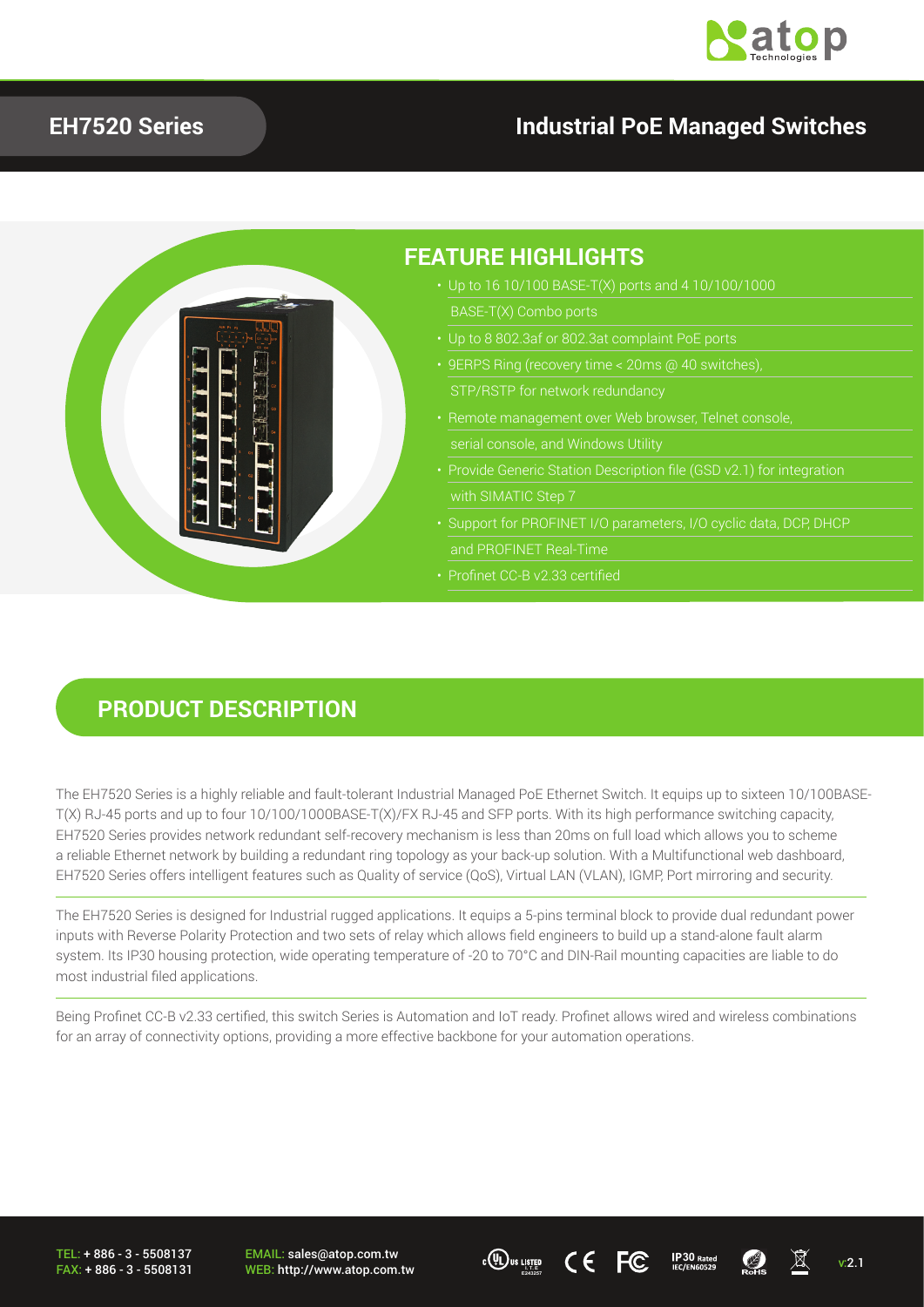

## **SPECIFICATIONS**

| <b>Technical Specifications</b> |                                                                                                                                                                                                                                                                                                                                                                                                                                        |
|---------------------------------|----------------------------------------------------------------------------------------------------------------------------------------------------------------------------------------------------------------------------------------------------------------------------------------------------------------------------------------------------------------------------------------------------------------------------------------|
| Model Name                      | EH7520 Series                                                                                                                                                                                                                                                                                                                                                                                                                          |
| <b>Technology</b>               |                                                                                                                                                                                                                                                                                                                                                                                                                                        |
| Standards                       | IEEE802.3af / 802.3at for Power-over-Ethernet<br>IEEE802.3 for 10BASE-T<br>IEEE802.3u for 100BASE-T(X) and 100BASE-FX<br>IEEE802.3ab for 1000BASE-T(X)<br>IEEE802.3z for 1000BASE-X<br>IEEE802.3x for Flow Control<br>IEEE802.1D-2004 for Spanning Tree Protocol<br>IEEE802.1w for Rapid STP<br>IEEE802.1Q for VLAN Tagging<br>IEEE802.1p for Class of Service<br>IEEE8021X for Authentication<br>IEEE802.3ad for Port Trunk with LACP |
| Protocols<br><b>MIB</b>         | IGMPv1/v2, GVRP, SNMPv1/v2c/v3, ICMP, ARP, Telnet, DHCP Client, TFTP,<br>SNTP, SMTP, RMON, HTTP, Syslog, PROFINET, Modbus/TCP, LLDP,IEEE 1588<br>PTP V2, IPv4, NTP Client, EAP, RADIUS, 802.1x<br>MIB II, IF-MIB, SNMPv2 MIB, BRIDGE-MIB, RMON MIB Group 1,2,3,9                                                                                                                                                                       |
| Flow Control                    | IEEE802.3x for Flow Control, back pressure flow control                                                                                                                                                                                                                                                                                                                                                                                |
| <b>Switch Properties</b>        |                                                                                                                                                                                                                                                                                                                                                                                                                                        |
| <b>Priority Queues</b>          | 8                                                                                                                                                                                                                                                                                                                                                                                                                                      |
| Max. Number of Available VLANs  | 256                                                                                                                                                                                                                                                                                                                                                                                                                                    |
| VLAN ID Range                   | VID 1 to 4094                                                                                                                                                                                                                                                                                                                                                                                                                          |
| Static IGMP Groups              | 256                                                                                                                                                                                                                                                                                                                                                                                                                                    |
| <b>Dynamic IGMP Groups</b>      | 256                                                                                                                                                                                                                                                                                                                                                                                                                                    |
| MAC Table Size                  | 16K                                                                                                                                                                                                                                                                                                                                                                                                                                    |
| Packet Buffer Size              | 12 Mbit                                                                                                                                                                                                                                                                                                                                                                                                                                |
| <b>Interface</b>                |                                                                                                                                                                                                                                                                                                                                                                                                                                        |
| RJ45 Ports                      | 10/100/1000BASE-T(X) or 10/100 BASE-T(X) auto negotiation speed                                                                                                                                                                                                                                                                                                                                                                        |
| Fiber Ports                     | 100BASE-FX / 1000BASE-X SFP slot                                                                                                                                                                                                                                                                                                                                                                                                       |
| <b>LED</b> Indicators           | PWR1, PWR2, Alarm, Run, Ring, Ring Master, RJ-45 Link/Speed, SFP Link, PoE                                                                                                                                                                                                                                                                                                                                                             |
| Console                         | RS232 (RJ45 connector)                                                                                                                                                                                                                                                                                                                                                                                                                 |
| Relay Output                    | 2 relay outputs with current carrying capacity of 2A @30VDC                                                                                                                                                                                                                                                                                                                                                                            |
| DIP Switches                    | <b>Ring Control</b>                                                                                                                                                                                                                                                                                                                                                                                                                    |
| <b>Button</b>                   | Reset Button                                                                                                                                                                                                                                                                                                                                                                                                                           |

TEL: + 886 - 3 - 5508137 FAX: + 886 - 3 - 5508131 EMAIL: sales@atop.com.tw<br>WEB: http://www.atop.com.tw **WEB: http://www.atop.com.tw** v:2.1 **30 ICC ICC ICO ICO ICO ICO ICO ICO ICO ICO ICO ICO ICO ICO ICO ICO ICO ICO ICO ICO ICO ICO ICO ICO ICO ICO ICO ICO ICO ICO**

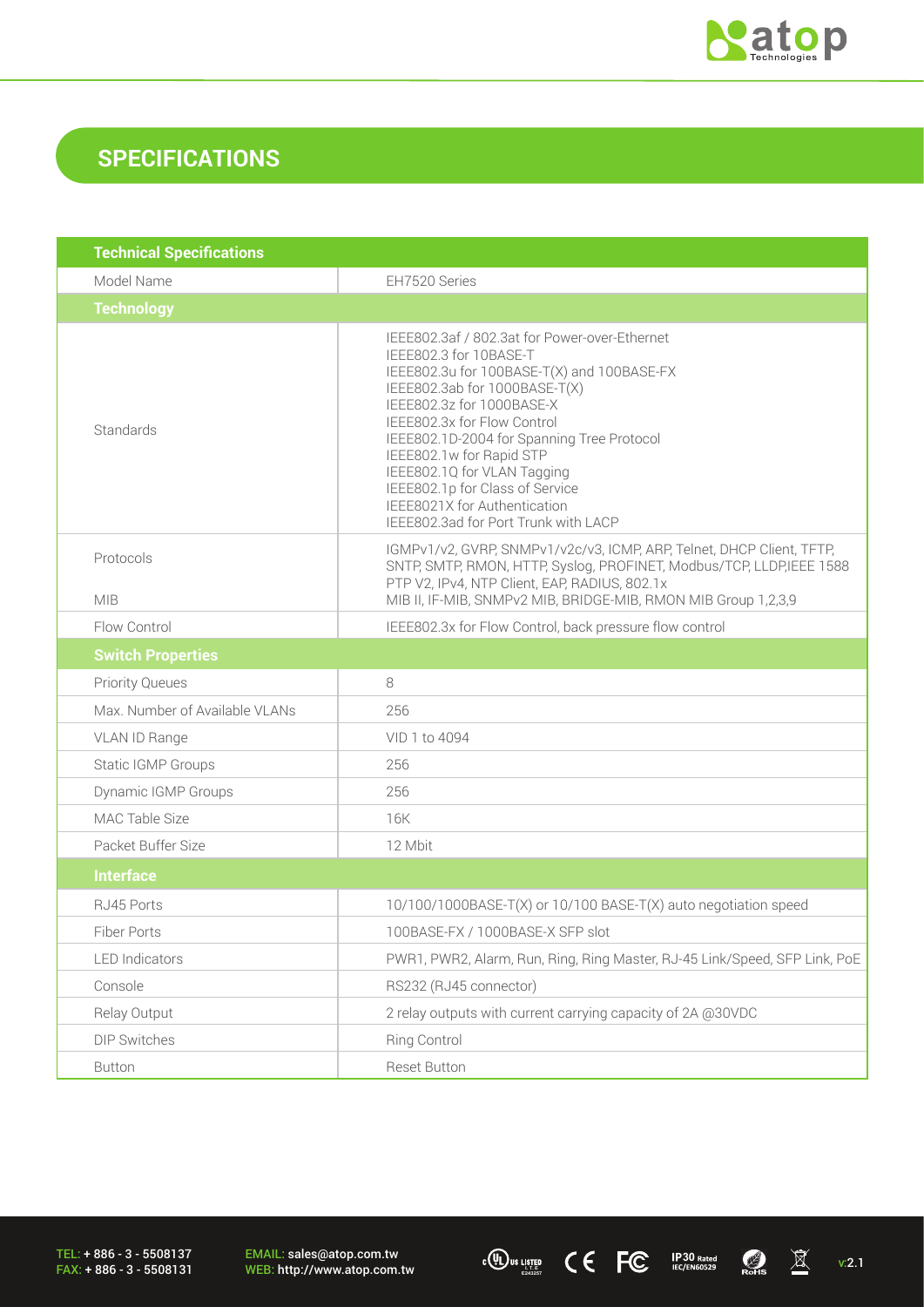

| <b>Power Management</b>                                                          |                                                                                                                                                                                        |
|----------------------------------------------------------------------------------|----------------------------------------------------------------------------------------------------------------------------------------------------------------------------------------|
| Input Voltage                                                                    | 9-48 VDC or 18~30VAC for Non-PoE models<br>45-57 VDC for 802.3af mode<br>51-57 VDC for 802.3at mode                                                                                    |
| Input Current                                                                    | Max. 1.5A @ 18VAC<br>Max. 2.0A @ 9VDC (without PD)<br>Max. 3.2A @ 45VDC (Support up to 8 ports at 15.4W per PoE port)<br>Max. 5.5A @ 51VDC (Support up to 8 ports at 30W per PoE port) |
| Connector                                                                        | Removable 5-pin Terminal Block for power input                                                                                                                                         |
| <b>Reverse Polarity Protection</b>                                               | Present (DC only)                                                                                                                                                                      |
| <b>Physical Characteristics</b>                                                  |                                                                                                                                                                                        |
| Housing<br>Dimension $(W \times H \times D)$<br>Weight<br>Installation           | IP30 protection, metal housing<br>78mm x 137.9mm x 164mm<br>approx 1.4 kg (Max.)<br>DIN-Rail, Wall Mount (Optional Kit)                                                                |
| <b>Environmental Limits</b>                                                      |                                                                                                                                                                                        |
| <b>Operating Temperature</b><br>Storage Temperature<br>Ambient Relative Humidity | $-20^{\circ}$ C $\sim$ 70°C (-4°F $\sim$ 158°F)<br>$-40^{\circ}$ C $\sim$ 85°C (-40°F $\sim$ 185°F)<br>5%~95%, 55°C (Non-condensing)                                                   |

# **REGULATORY APPROVALS**

| <b>Regulatory Approvals</b> |                                                                                 |                                                                                               |                                                                                                                    |                                |
|-----------------------------|---------------------------------------------------------------------------------|-----------------------------------------------------------------------------------------------|--------------------------------------------------------------------------------------------------------------------|--------------------------------|
| Safety                      | UL60950-1 2nd Ed. /CSA C22.2 No.60950-1-07 2nd Ed. / EN60950-1 / CB             |                                                                                               |                                                                                                                    |                                |
| <b>EMC</b>                  | FCC Part 15, Subpart B, Class A / EN 61000-6-4:2007+A1:2011 / EN 61000-6-2:2005 |                                                                                               |                                                                                                                    |                                |
| <b>Test</b>                 | Item                                                                            |                                                                                               | <b>Value</b>                                                                                                       | <b>Level</b>                   |
| IEC 61000-4-2               | <b>ESD</b>                                                                      | Contact Discharge<br>Air Discharge                                                            | ±6KV<br>±8KV                                                                                                       | $\ensuremath{\mathsf{3}}$<br>3 |
| IEC 61000-4-3               | <b>RS</b>                                                                       | Radiated(Enclosure)                                                                           | 10(V/m)<br>3(V/m)<br>1(V/m)                                                                                        | 3<br>3<br>3                    |
| IEC 61000-4-4               | EFT                                                                             | <b>AC Power Port</b><br>DC Power Port<br>Signal Port                                          | ±2.0kV<br>±2.0kV<br>±1.0kV                                                                                         | 3<br>3<br>3                    |
| IEC 61000-4-5               | Surge                                                                           | <b>AC Power Port</b><br><b>AC Power Port</b><br>DC Power Port<br>DC Power Port<br>Signal Port | Line-to-Line ±1.0KV<br>Line-to-Earth ±2.0KV<br>Line-to-Line ±1.0KV<br>Line-to-Earth ±2.0KV<br>Line-to-Earth ±1.0KV | 3<br>3<br>3<br>3<br>3          |
| IEC 61000-4-6               | CS                                                                              | Conducted(Enclosure)                                                                          | 10 Vrms                                                                                                            | 3                              |
| IEC 61000-4-8               | PFMF                                                                            | (Enclosure)                                                                                   | 30 A/m                                                                                                             | 4                              |
| IEC 61000-4-11              | <b>DIP</b>                                                                      | <b>AC Power Port</b>                                                                          |                                                                                                                    |                                |

EMAIL: sales@atop.com.tw<br>WEB: http://www.atop.com.tw **WEB: http://www.atop.com.tw** v:2.1 **30 ICC ICC ICO ICO ICO ICO ICO ICO ICO ICO ICO ICO ICO ICO ICO ICO ICO ICO ICO ICO ICO ICO ICO ICO ICO ICO ICO ICO ICO ICO**